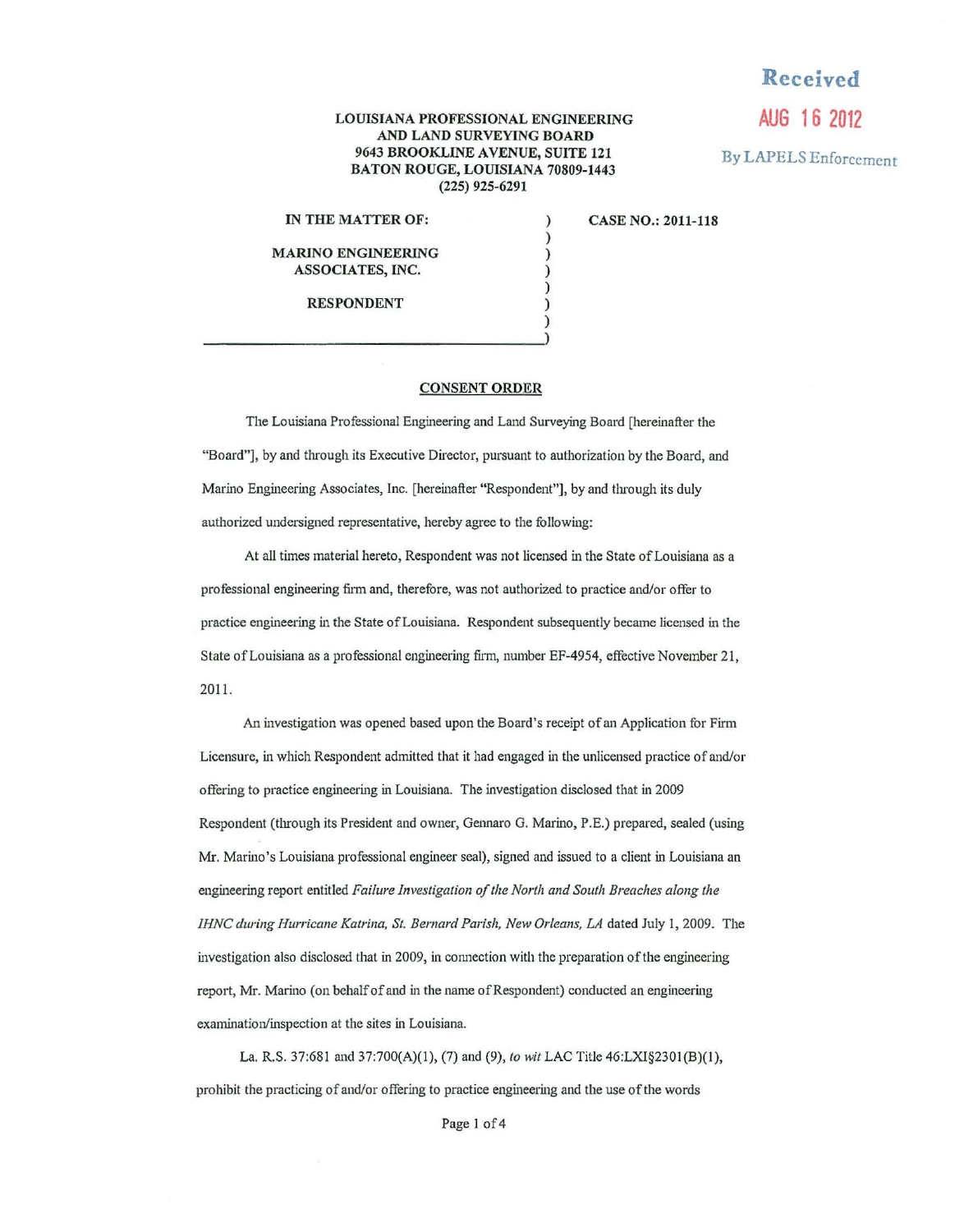"engineer", "engineering" or any modification or derivative thereof in a person's name or form of business or activity in Louisiana without proper licensure. La. R.S. 37:700(H) permits the Board to take enforcement action against persons who violate La. R.S. 37:681 and 37:700(A)(l), (7) and (9), *to wit* LAC Title 46:LXI§2301(B)(1), upon a finding of guilt following the preferral of charges, notice and hearing and a majority vote of its entire membership authorized to participate in the proceeding. La. R.S. 37:681, La. R.S. 37:700(A)(l), (7) and (9), La R.S. 37:700(H) and LAC Title  $46: LXI\$  $3201(B)(1)$  were in effect at all times material hereto.

It is undisputed that at all times material hereto Respondent was not licensed to practice and/or offer to practice engineering in Louisiana and that in 2009 Respondent practiced and/or offered to practice engineering and used the word "engineering" in its name and in conjunction with its business in Louisiana without proper licensure.

By letter dated July 9, 2012, the Board gave notice to Respondent that it was considering the preferral of charges against Respondent on the grounds that it may have violated La. R.S. 37:681 and 37:700(A)(l), (7) and (9), *to wit* LAC Title 46:LX1§2301(B)(l), relative to practicing and/or offering to practice engineering and using the words "engineer", "engineering" or any modification or derivative thereofin a person's name or form of business or activity in Louisiana without proper licensure.

Wishing to dispense with the need for further enforcement action and to conclude the instant proceeding without further delay and expense, for the purpose of this proceeding only, Respondent and the Board do hereby enter into this Consent Order, in which Respondent of its own free will consents to the issuance of a Consent Order by the Board, wherein Respondent agrees to (a) pay a fine of two thousand five hundred (\$2,500.00) dollars, (b) pay administrative costs of two hundred ninety-three and 48/100 (\$293.48) dollars, and (c) the publication ofthis Consent Order on the Board's website and a summary of this matter in the Board's official journal, the Louisiana Engineer and Surveyor Journal, and the reporting of this matter to the National Council of Examiners for Engineering and Surveying (NCEES), identifying Respondent by name.

Respondent admits to violations of the referenced Jaws and/or rules regarding the practicing of and/or offering to practice engineering and the use of the words "engineer", "engineering" or any modification or derivative thereof in a person's name or form of business or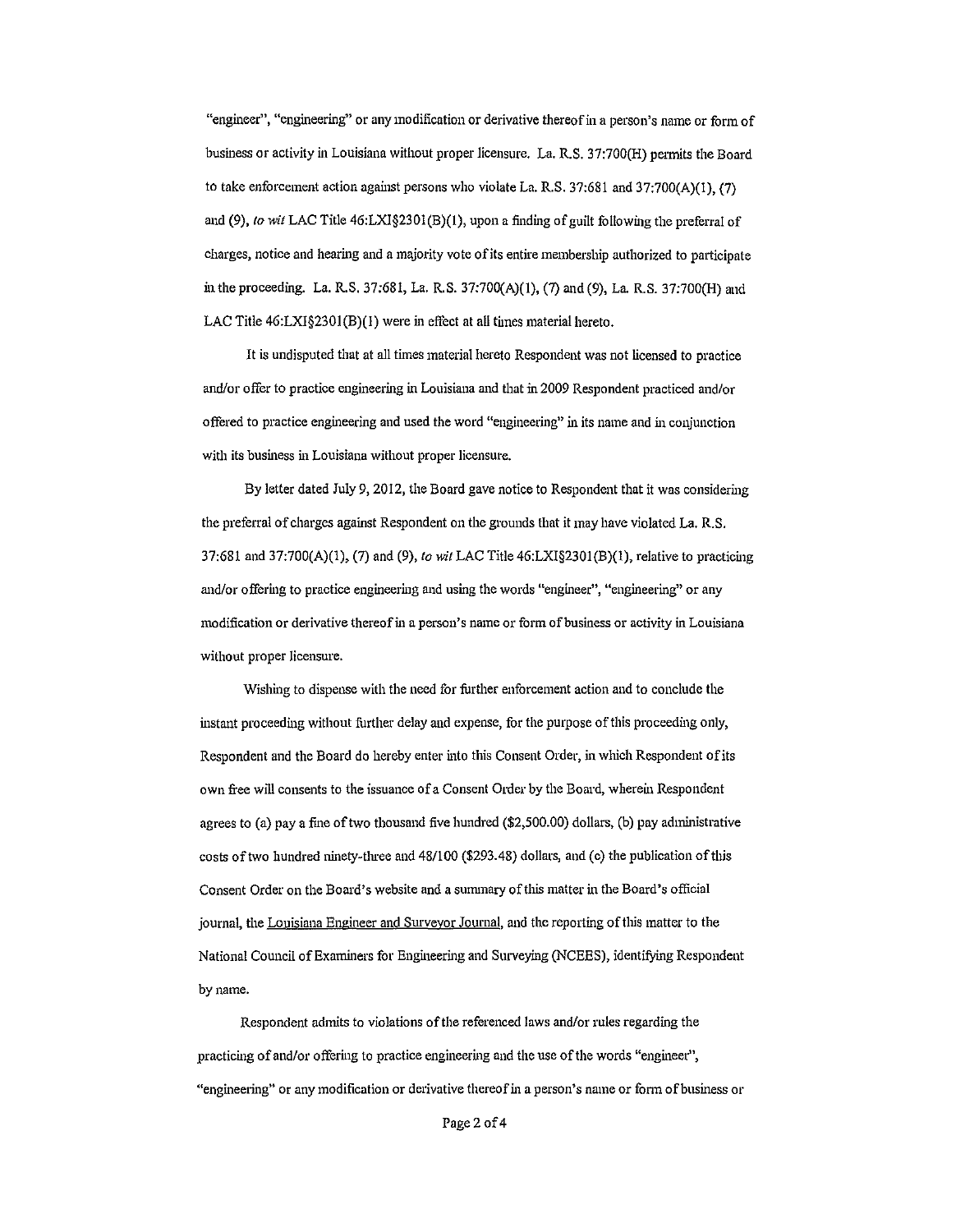activity in Louisiana without proper licensure. Respondent acknowledges awareness of said laws and/or rules and states that it will comply with all applicable laws and rules henceforth. Respondent has been advised of its right to appeal; and it states affirmatively that it has been afforded all administrative remedies due it under the law.

Therefore, in consideration of the foregoing and by signing this Consent Order, Respondent does hereby waive its right to a hearing before the Board, to the presenting of evidence and witnesses on its behalf, to Findings of Fact and Conclusions of Law in this case, and to judicial review of this Consent Order.

Respondent hereby represents (a) that it fully understands the meaning and intent of this Consent Order, including but not limited to its final and binding effect, (b) that it has voluntarily entered into this Consent Order and that no other promise or agreement of any kind has been made to or with it by any person whatsoever to cause the execution of this instrument and (c) that the sanctions set forth in this Consent Order do not prevent the Board from taking further disciplinary or enforcement action against Respondent on matters not specifica11y addressed in this Consent Order.

WHEREFORE, the Louisiana Professional Engineering and Land Surveying Board and Respondent agree that:

I. Respondent shall pay a fine of two thousand five hundred (\$2,500.00) dollars, which shall be tendered to the Board by certified check payable to the Board, due upon the signing of this Consent Order; and

2. Respondent shall pay administrative costs of two hundred ninety-three and 48/100 (\$293.48) dollars, which shall be tendered to the Board by certified check payable to the Board, due upon the signing of this Consent Order; and

3. This Consent Order shall be published on the Board's website and a sununary of this matter shall be printed in the official journal of the Board, the Louisiana Engineer and Surveyor Journal, and reported to the National Council of Examiners for Engineering and Surveying (NCEES), identifying Respondent by name; and

4. Tills Consent Order shall not become effective unless and until it is accepted and signed by and on behalf of the Board. Should the Board not accept and sign this Consent Order, it is agreed that presentation of this matter to the Board shall not prejudice the Board or any of its